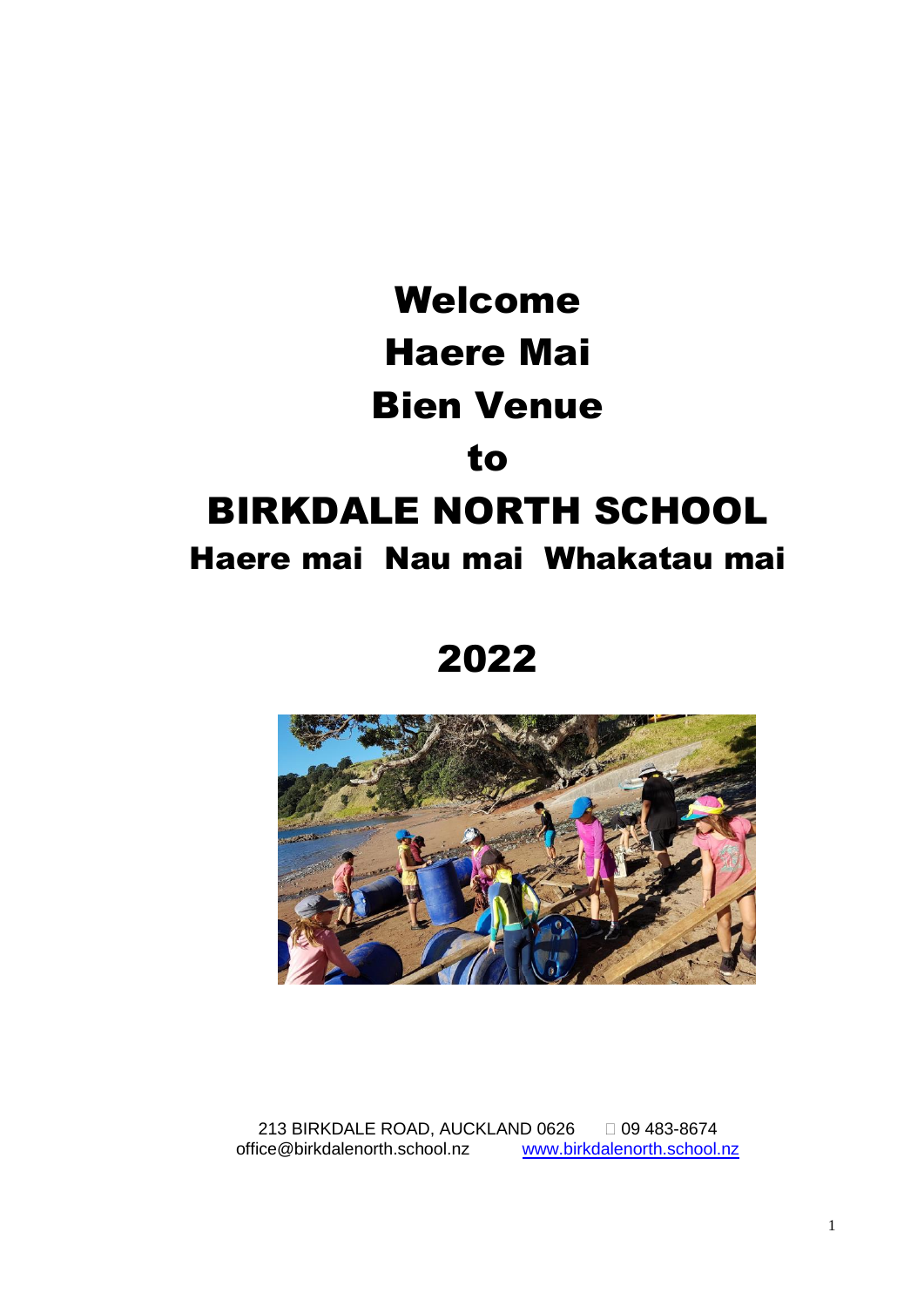# **BIRKDALE NORTH SCHOOL** opened in 1965.



Our logo represents a commitment to learning through a world of books and experiences, music and the arts and participation in sports.

Our school motto **"Whitiki koe" means prepare yourself**. The open book reflects learning through a world of books and experiences.

The Treble Clef represents learning through the Arts of Dance, Drama, Music and Visual art.

The ball represents learning through participation in sports.

Birkdale North School aims to provide an optimal learning environment that prepares students to be independent, confident, lifelong learners.

# **OUR VISION**

Proud, unique individuals, who are creative, passionate, and critical learners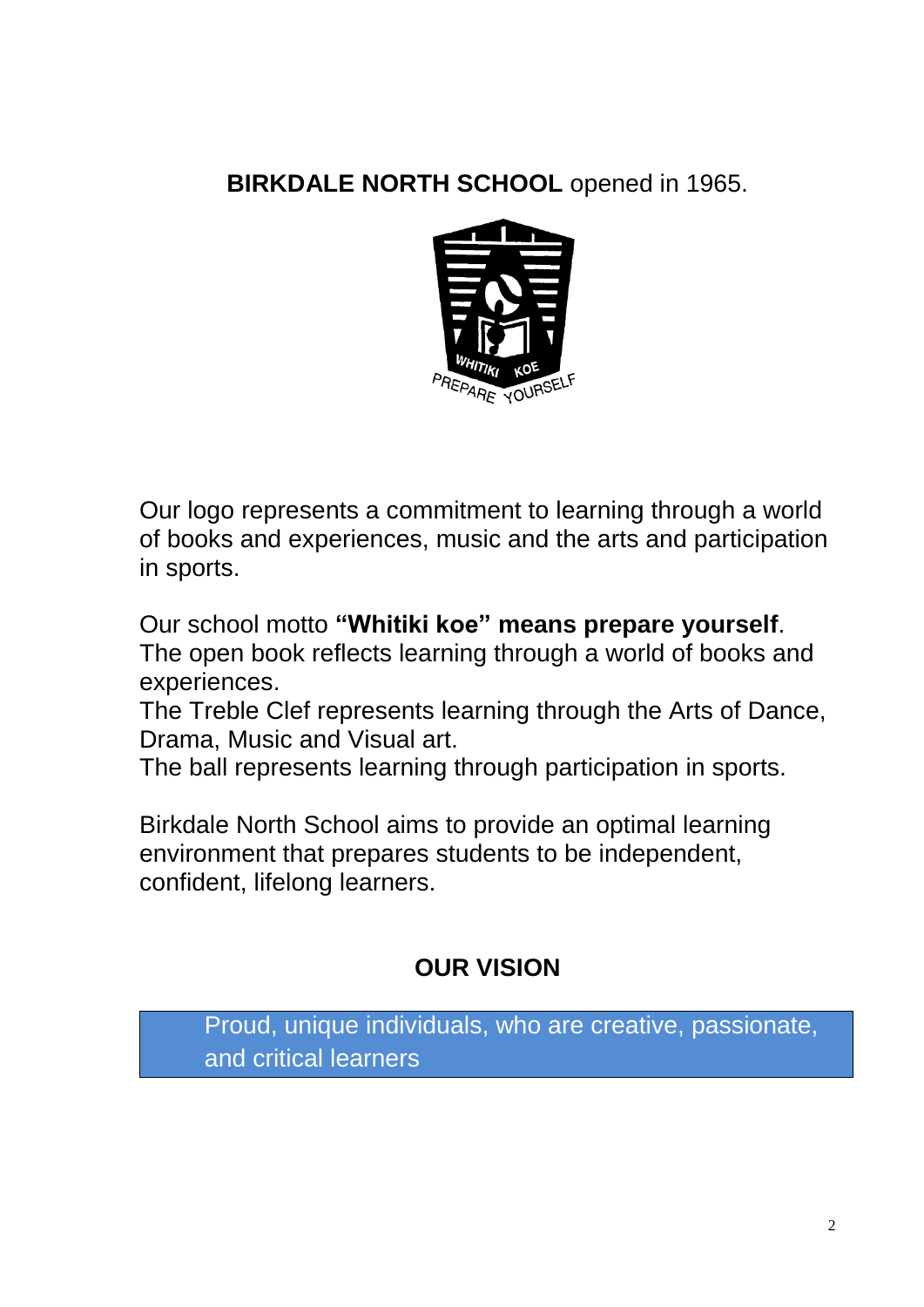## **Our School Values:**

**We are a Positive Behaviours for Learning, PB4L, school.**

*Respect and Aroha are two of our overarching values. Our other school values are: - Manaaki, Integrity, Whakakotahi, Perseverance, Manawanui, and Empathy.* 

| Respect                                                                              | Aroha                                                                                                                         |
|--------------------------------------------------------------------------------------|-------------------------------------------------------------------------------------------------------------------------------|
| I am respectful to myself, my<br>whanau, my peers, my teachers,<br>and my community. | I am compassionate and show<br>empathy I am kind, thoughtful and<br>charitable to my peers, my teachers,<br>and my community. |
| Manaaki                                                                              | Integrity                                                                                                                     |
| Whakakotahi                                                                          | Perseverance                                                                                                                  |
| Manawanui                                                                            | Empathy                                                                                                                       |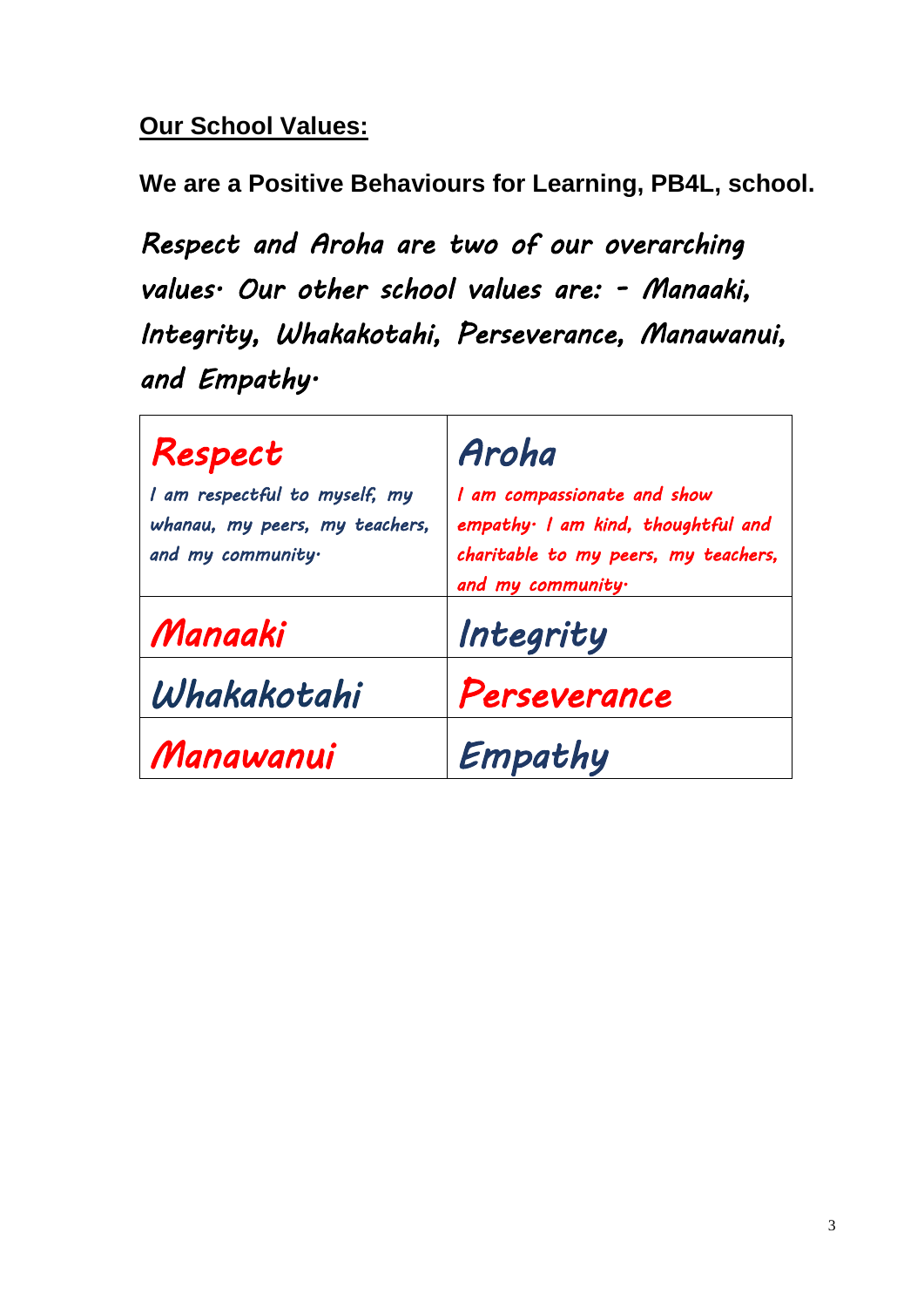At Birkdale North School your child is at the heart of our decision making. We really care about their needs and aim to help them achieve success in all areas: academically, physically, artistically, socially, and emotionally. We believe wholeheartedly in working together with you to help your child to be the best they can be.

**Our Vision** is for our students to become, "Proud, unique individuals, who are *creative, passionate and critical learners*". This is supported by the first goal in our Strategic Plan 2022 – 2024, which is for students to show independence and ownership of their learning. From when students start at BNS we will provide many opportunities for this to happen. Learning is made explicit so that children are fully aware of what they are expected to be learning about and how they will know they have achieved this.

At Birkdale North School children will participate in Literacy and Mathematics learning. Being literate allows your child access to the understanding, knowledge, and skills they need to fully participate in society. We teach the Key Competencies woven through all curriculum areas. Key Competencies are capabilities for living and lifelong learning. Your child will work with their teacher to develop these competencies.

Learning in Health & PE, Social Science, Technology, and The Arts is integrated through our Inquiry Learning, sometimes referred to as Concept Learning. Concepts are developed to help students to link and connect learning across a number of curriculum areas.

We look forward to developing a learning relationship with you and your child because together we can achieve more.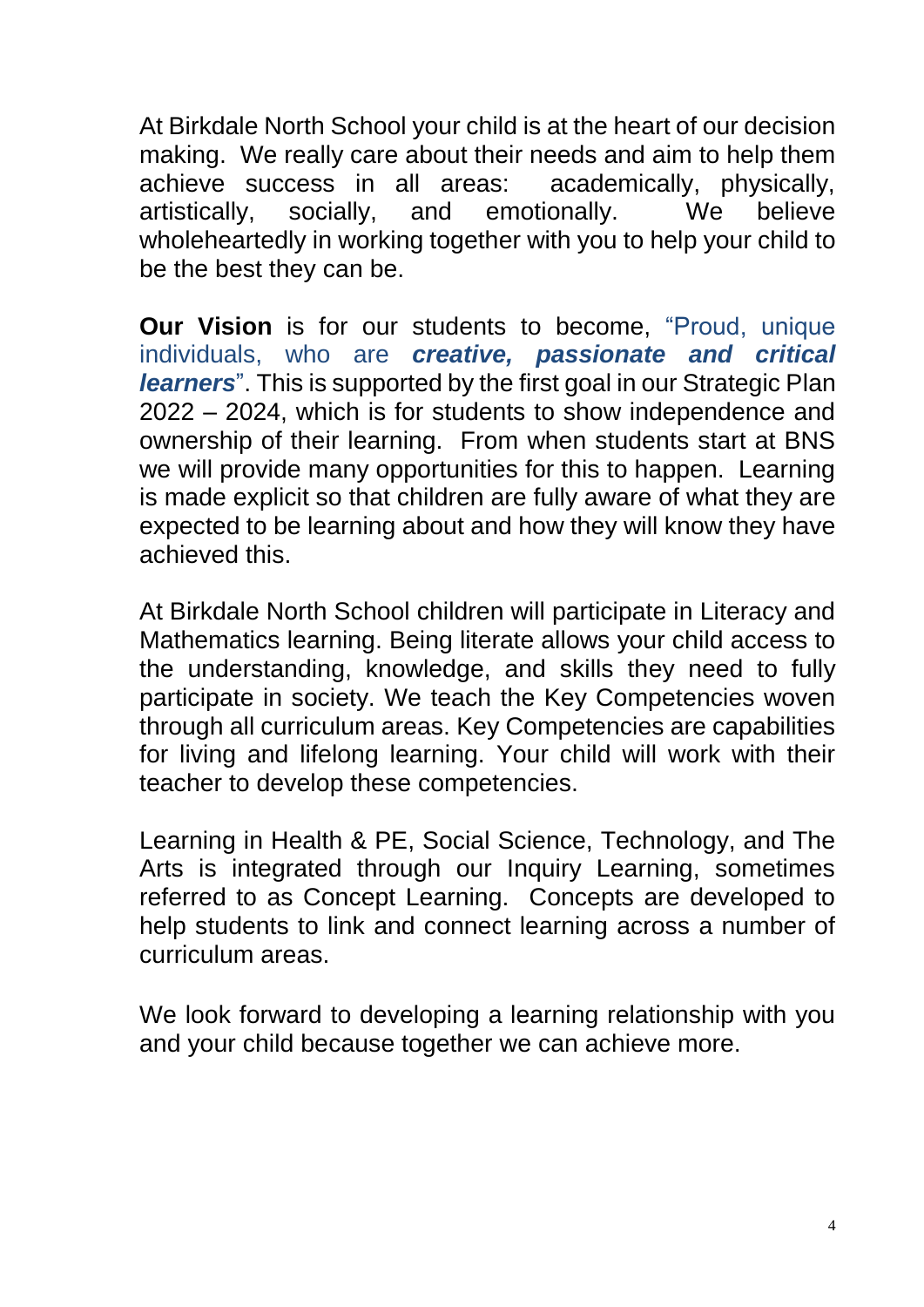## **DESCRIPTION OF THE SCHOOL'S COMMUNITY -**

The Community is served by one contributing primary school, Birkdale North, two private day cares, a geriatric hospital, an industrial area, and a small block of shops. There is one small Reserve but there are no parks or recreation facilities in the school's immediate area.

The surrounding Birkenhead district has well established parks and reserves, sporting facilities, community houses and youth groups. Bush walks, and tidal inlets are within walking distance of the school.

We are fortunate to be part of a multicultural community which is comprised of a broad range of age groups from young families to pensioners.

Ethnic groupings are 12% Pasifika, 21% New Zealand European, 24% Māori, 20% Other European, 15% Asian, and 8% Other Ethnicities.

*These are approximations based on July 2021 data.*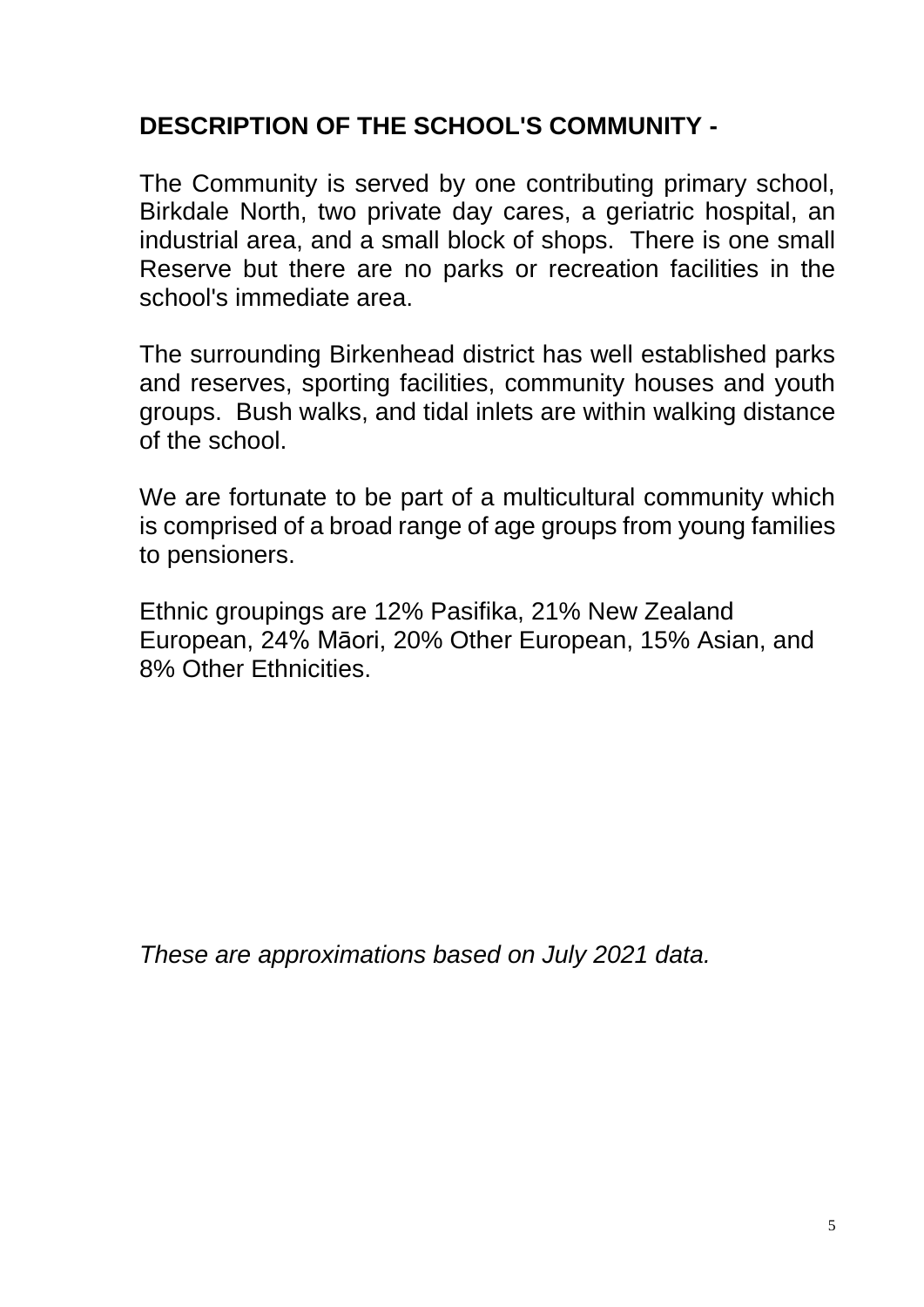### **STAFF FOR 2022**

Principal **Internal Accepts** Janette McDonald Deputy Principal **Anne-Marie Wrightson** 

Teachers:

Rachel Franz Lisa Ellsworth NE/Year 1/2 Room 10 Sweta Lata **Year 2/3** Room 11

Dan Oades **Year 5/6** Room 5 Brenda Vosper Year 4/5/6 Room 6 Carla Winfield Year 3/4/5 Room 7 Ania Sbai Year 4/5/6 EDN Room 8 Caroline Sailhan/ Year 1/2/3 EDN Room 9

Rooks Singh Reading Recovery Audrey Metcalfe CRT - Classroom Release Teacher

Support Staff:

Nikki Mentzer Teacher Aide Eva Whyte Teacher Aide Apa Burkhart Caretaker

Sophie Geary EDN Teacher Aide Marion Hampton **Office Administrator** Taryn Waddel Office Assistant/Library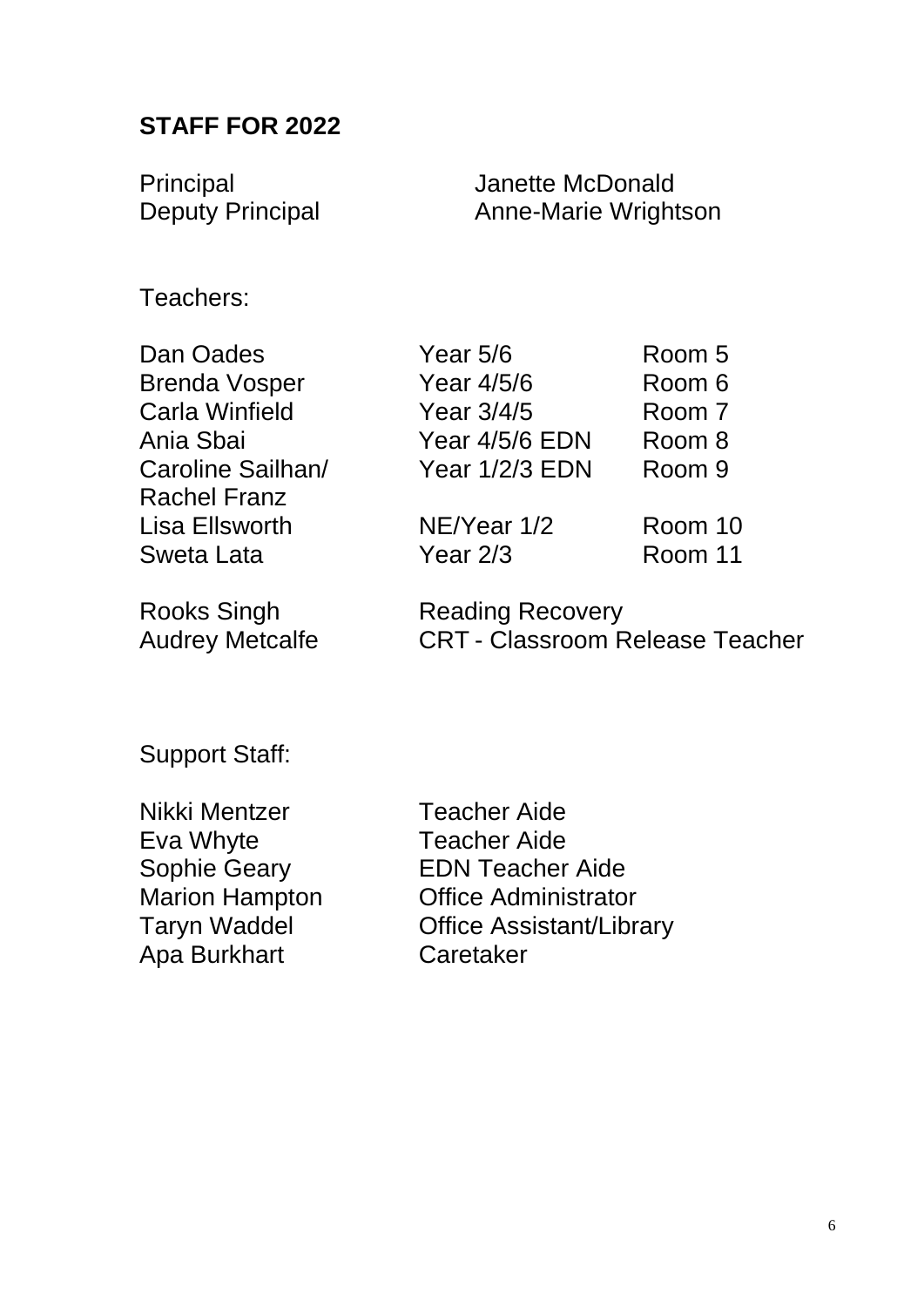## **BOARD OF TRUSTEES**

| Chairperson:                 | <b>Greg Ratcliffe</b>                                                                                              |
|------------------------------|--------------------------------------------------------------------------------------------------------------------|
| Members:                     | <b>Mikael Boulic</b><br><b>Matt Elliott</b><br><b>Maud Chatras</b><br><b>Brooke Matthews</b><br><b>Alan Curtis</b> |
| <b>Staff Representative:</b> | Lisa Ellsworth                                                                                                     |
| Principal:<br>Secretary:     | Jan McDonald<br><b>Anne-Marie Wrightson</b>                                                                        |

The Board, elected by the school's community for three years, are responsible for the governance of the school including -

- \* Attending to maintenance decisions for buildings and equipment,
- \* Appointment of staff and staff development,
- \* Management of finance supplied by the Ministry of Education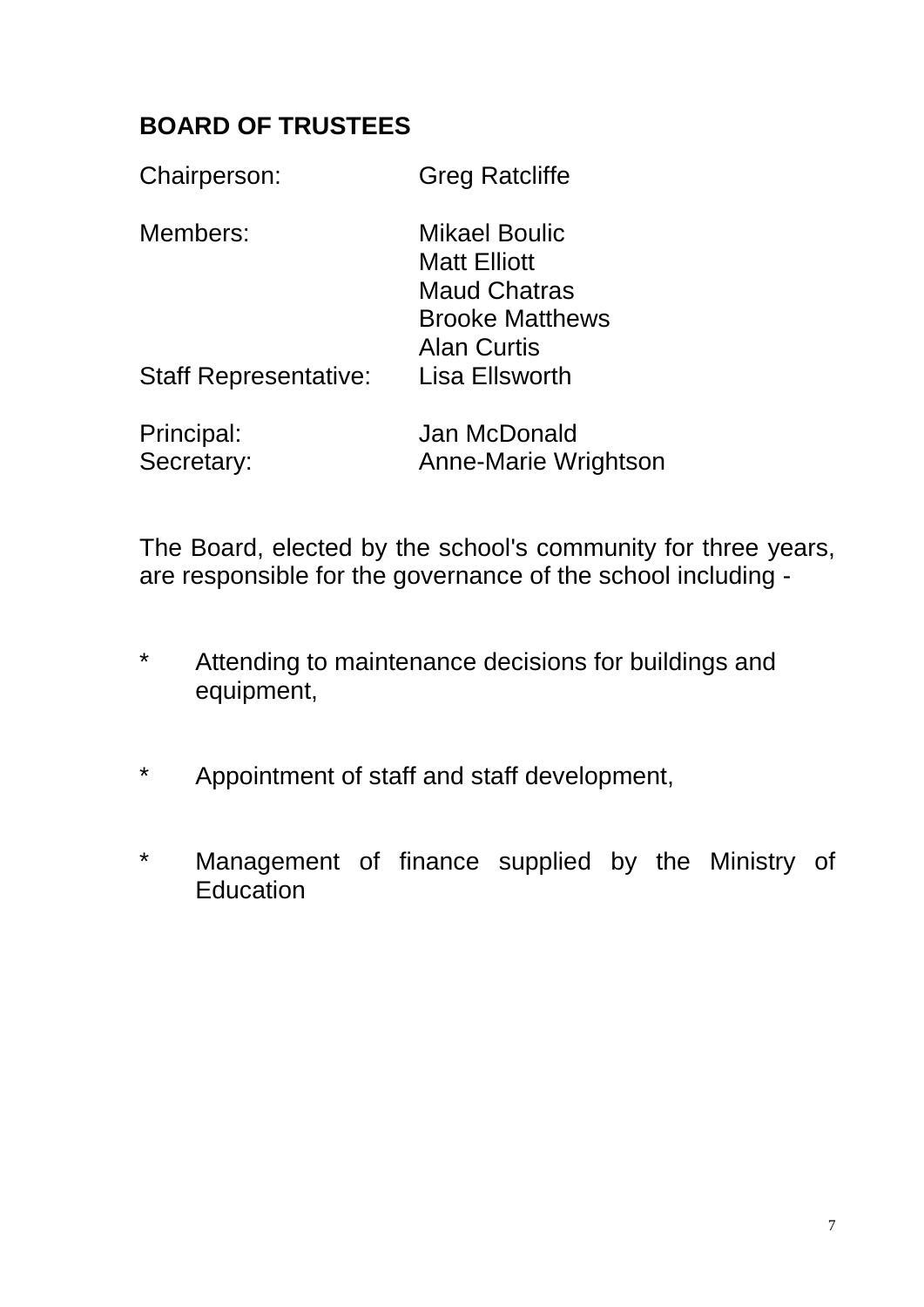### **2022 TERM DATES** *– (Please also note the Public Holidays and Teacher Only Days)*

| Term 1 | 1 <sup>st</sup> February - 14 <sup>th</sup> April    |
|--------|------------------------------------------------------|
| Term 2 | $2nd$ May - $8th$ July                               |
| Term 3 | 25 <sup>th</sup> July - 30 <sup>th</sup> September   |
| Term 4 | 17 <sup>th</sup> October - 14 <sup>th</sup> December |

## **Public Holidays – school closed**

| Waitangi Day          | Sunday 6 <sup>th</sup> February |
|-----------------------|---------------------------------|
| Waitangi Day observed | Monday 7 <sup>th</sup> February |
| <b>Good Friday</b>    | Friday 15 <sup>th</sup> April   |
| <b>Easter Monday</b>  | Monday 18 <sup>th</sup> April   |
| <b>Easter Tuesday</b> | Tuesday 19th April              |
| Anzac Day             | Monday 25 <sup>th</sup> April   |
| Queen's Birthday      | Monday 6 <sup>th</sup> June     |
| <b>Matariki</b>       | Friday 24 <sup>th</sup> June    |
| Labour Day            | Monday 24 <sup>th</sup> October |

# **Teacher Only Days – No students attending school**

| Term 1: | Tuesday 1 <sup>st</sup> February<br>Wednesday 2 <sup>nd</sup> February<br>Wednesday 13 <sup>th</sup> April<br>Thursday 14th April |
|---------|-----------------------------------------------------------------------------------------------------------------------------------|
| Term 2: | Monday 2 <sup>nd</sup> May<br>Tuesday 3rd May                                                                                     |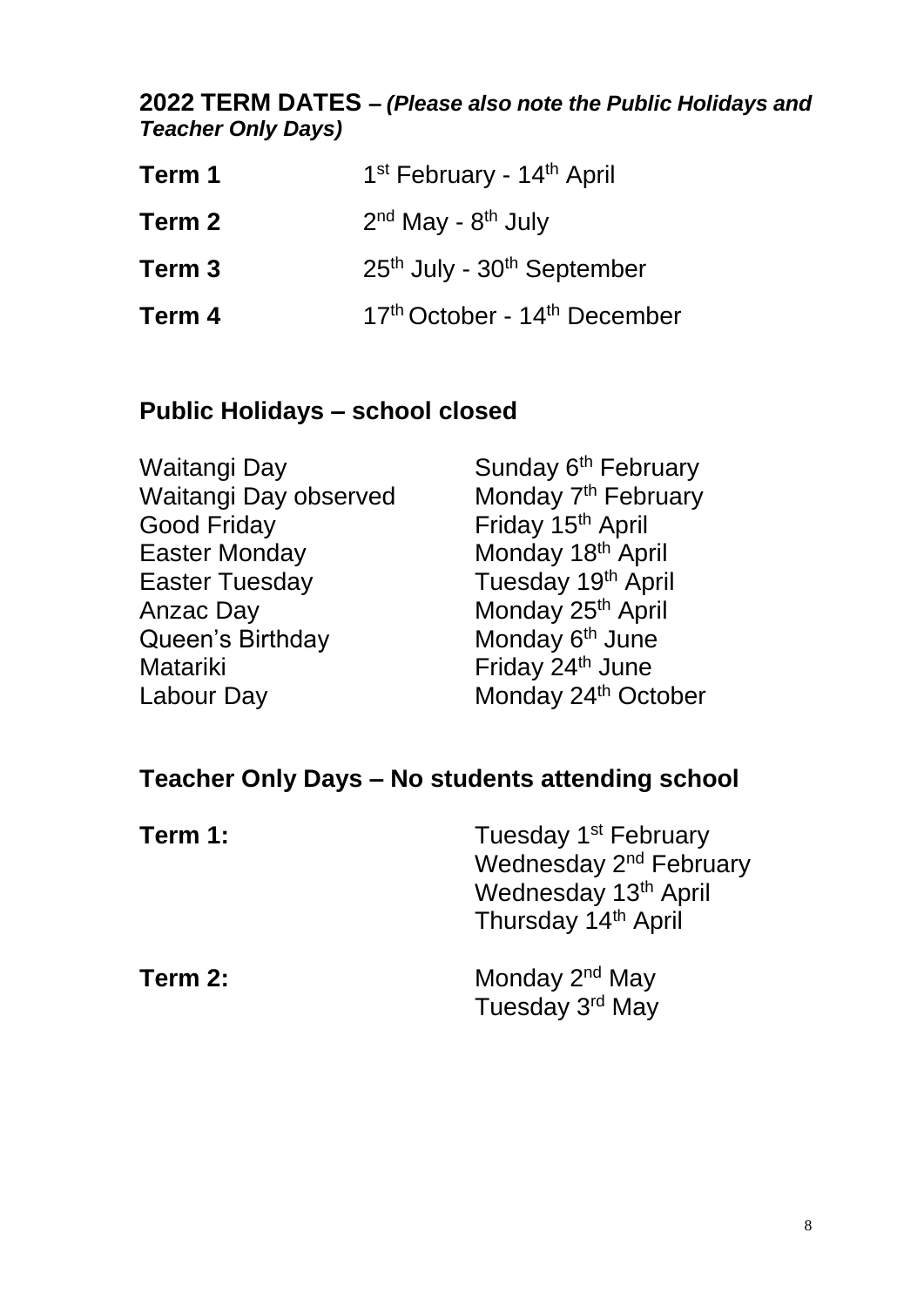# **SCHOOL HOURS**

Class begins each day at 8.55am **Children need to be at school ready to begin the daily programme**. Children should not be at school before 8.30am (unless by prior arrangement.)

When the Covid Protection Framework allows, we will restart the Road Patrol with students. When operational, the Road Patrol comes off duty at 8.50am. Please make sure that if your child uses the crossing they are here by then, or you will need to cross them safely.

With Covid restrictions in place the bell times and finish times have been altered to mitigate risk. Junior and Senior classes have different playtimes and lunch times. The end of day procedures involves a staggered finish with the first group of students leaving at 2:40pm. Please ask at the Office if there you have questions.

During Normal Times School finishes at 3.00pm each day unless a written notice advises otherwise.

Brain food/fitness break:

|                | 10.00am - 10.10am (depends on class) |
|----------------|--------------------------------------|
| Interval time: | 11.00am - 11.30am                    |
| Lunch:         | $1.00pm - 1.50pm$                    |

No child will be permitted to leave the school grounds during school hours unless the school is contacted.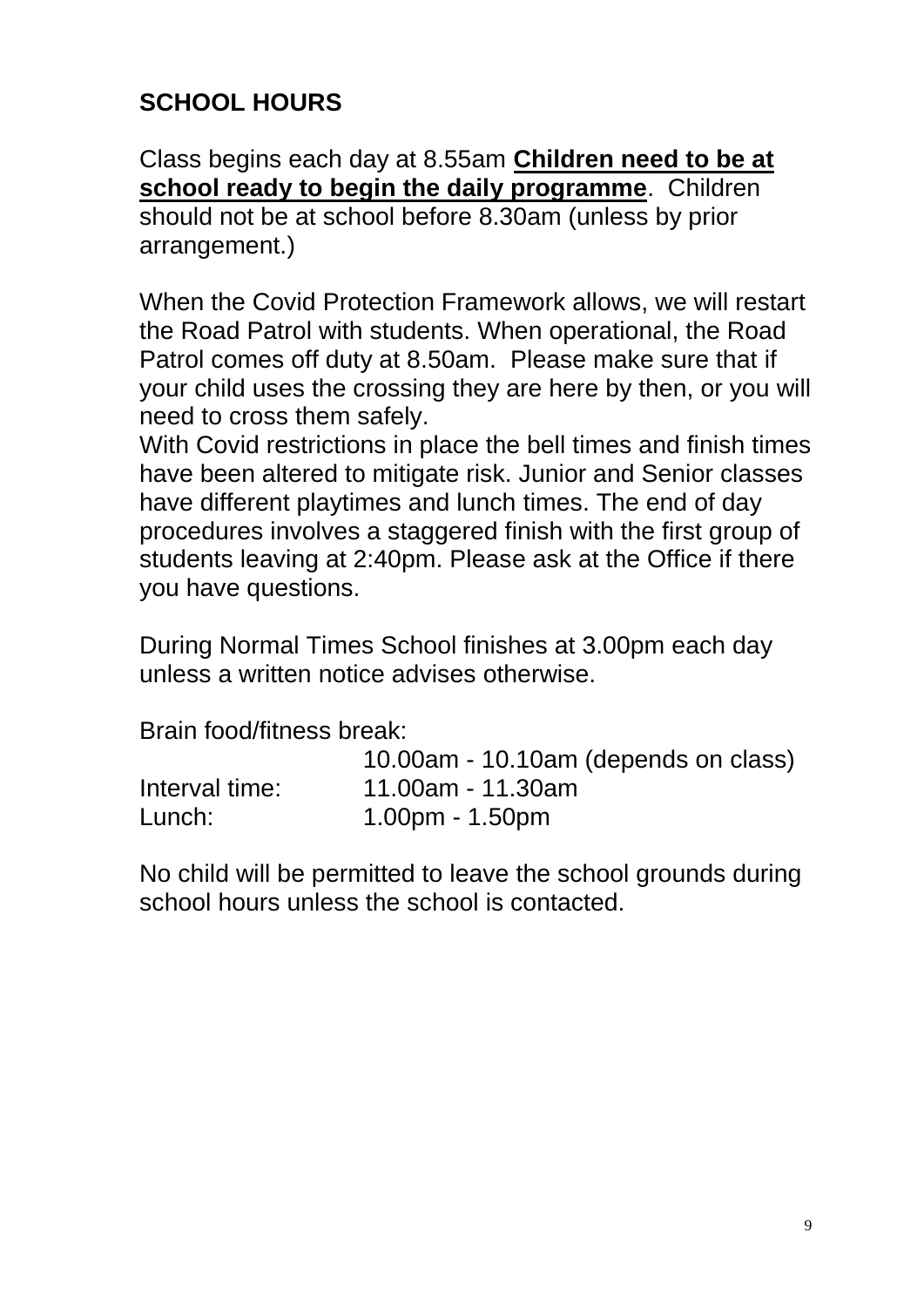## **ASSEMBLIES** –

During Covid 19 restrictions our School Assemblies do not take place.

Normally a whole school assembly will be held every Monday morning, 9.00am to 9.30am. The Junior Syndicate assembly and the Senior Syndicate assembly will be held separately on Fridays, (11.40am and 12.15pm). All are welcome, subject to the Ministry of Education guidelines. School newsletters will outline the current protocols.

**ATTENDANCE** - When children are absent through illness, please inform the school. Contact the school by phone, text or through our school app on the first morning of absence. If no notification is received, we will attempt to phone/ text you at home or at your place of work. **A note or medical certificate needs to be sent when they**  return to school. This should be signed by a parent/caregiver. Teachers are required to keep such notes until the end of each year. School office – 09 483 8674, School Mobile – 027 814 0340. Absences can also be registered through the school website.

Please have your child travel to and from school using the same route in case we need to retrace their steps. Children should leave school promptly at 3.00pm. No child should be on the school grounds after 3.10pm unless the school has been informed, or they are participating in an afterschool programme.

#### **Parents are asked to remind their children about the risk they take in accepting gifts, money or rides from strangers.**

**BEFORE AND AFTER SCHOOL CARE – is located the school** hall and run by SKIDS. For more information visit their website [www.skids.co.nz.](http://www.skids.co.nz/)

**BOARD MINUTES** - Board of Trustees meeting Minutes are available on the school website. Board Meetings are usually held twice a term.

**BUILDING AND EQUIPMENT CARE** - The school is a community asset. Damage and vandalism cost the community through the School's Bulk Operations Grant. Money not spent on removing graffiti or on minor repairs can be spent on books or other equipment. Please phone the police if you see something suspicious or contact the school during daytime.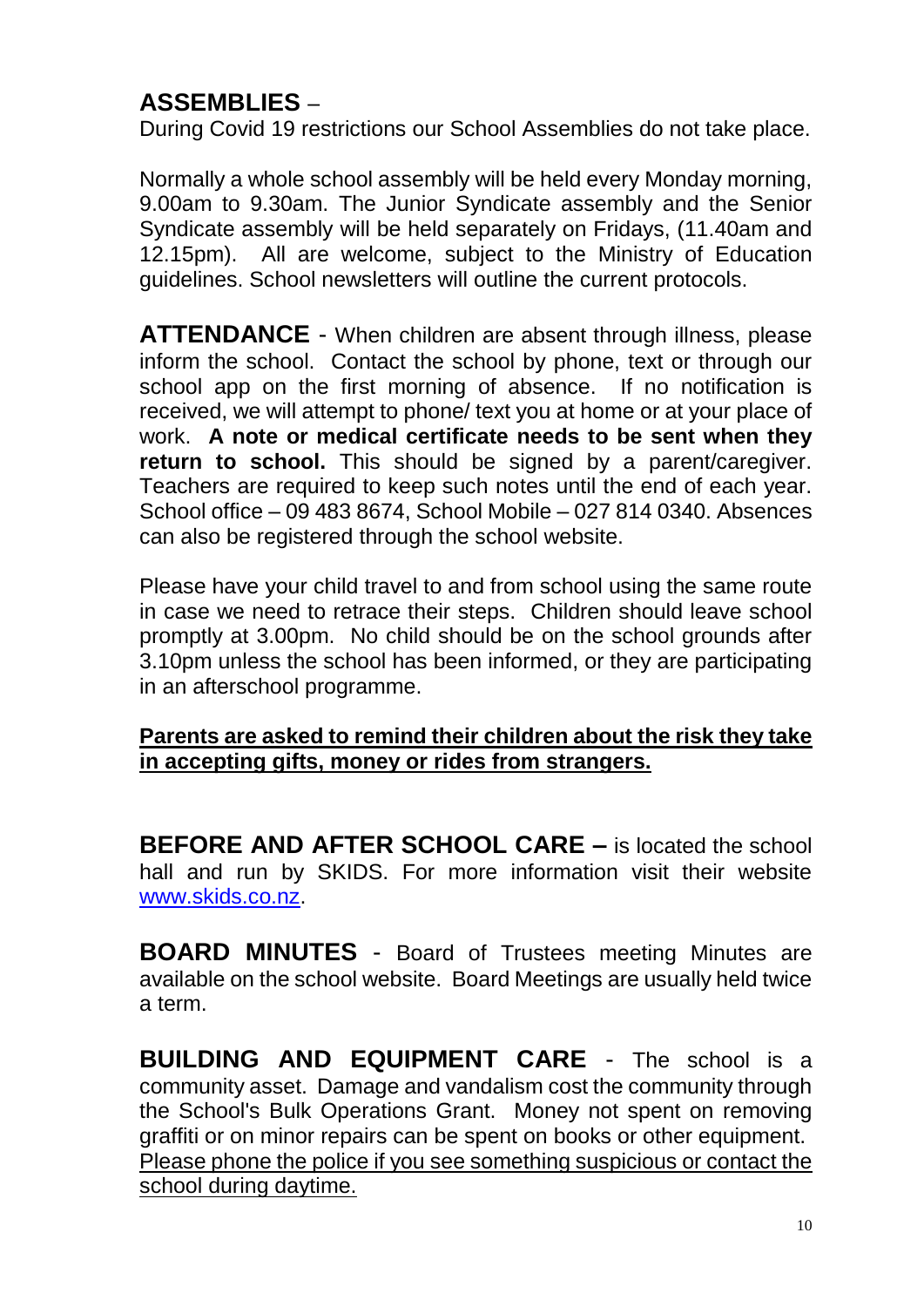If children are responsible for wilful damage to buildings, equipment, and / or books at school their parents will be involved in the restitution of the damage. When genuine accidents occur, the school will make repairs.

**CHILD HEALTH** - It is important that parents make a decision about their children's protection against polio, tetanus, diphtheria, whooping cough, measles, mumps, rubella & Covid19. If you are unsure about your child's protection, please contact your child's doctor. All immunisations are free. The Ministry now requires us to keep a record of children who turn 5 who have been immunised. Your doctor will be able to provide you with an Immunisation Certificate if you do not have one.



Waitemata Health tests children at school for hearing and vision problems and provides a Public Health Nurse for the school. If you believe your child has a problem, please let us know. We can arrange for the Public Health Nurse to contact you.

Sick children are not able to stay at school. We have limited space to deal with accidents and illness, which occur at school. It is very important for your child to stay home if you have been contacted by the Ministry of Health or if you know they could have Covid 19 symptoms or are a close contact of a positive Covid case. If your child is unwell school is not the place for them to be. It is vital that we can contact you if your child has a serious accident or becomes unwell.

#### **Please keep us informed of your work number(s) or a friend/ relative whom you would have us contact in this situation. Should these numbers change please let us know as soon as possible.**

**CONCERNS** - If something occurs at school that concerns your child and you, the following action by you is recommended -

- 1. Talk with the staff member concerned,
- 2. If necessary, talk with the Principal,
- 3. If necessary, put your concern in writing to the Board of Trustees c/o the school address.

The co-operation and goodwill that is evident at Birkdale North School is important.

We will always do our best to solve problems, and this is made easier with a direct and early approach.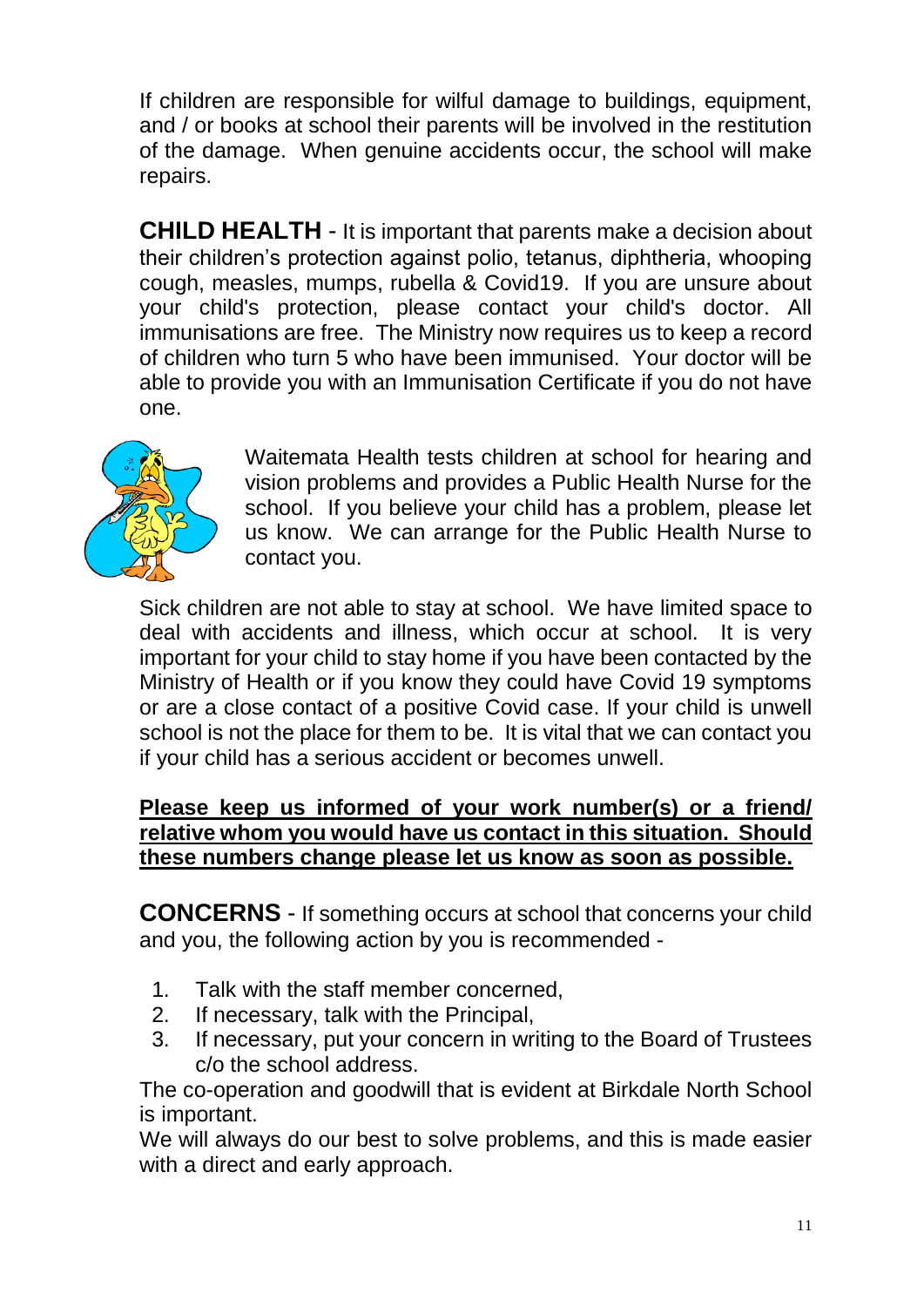**CULTURAL ACTIVITIES** – Our school has a Kapa Haka Group. Due to current restrictions of Covid, the group is currently not meeting. However, we look forward to restarting our Kapa Haka Group later in the year.

**DENTAL THERAPIST** - The contact phone number is 09 444 6160. We will advise you in the School Newsletter when the Therapist will be examining the children from our school.

**DONATIONS -** There is no school donation requested, as the Board of Trustees has chosen to continue with the government donation scheme this year.

**DRESS** - There is no uniform, however for health reasons and ease of movement in fitness and Physical Education lessons, the following is recommended -

Boys -shorts and a shirt/ T-shirt with jersey or sweatshirt as needed.

In the winter track suit pants or long pants, or similar.

Girls -shorts/ dress/ skirt, shirt/ T-shirt with a jersey or sweatshirt, as needed. In the winter, as above. Jeans are not suitable for sporting activities.

School sports uniform will be provided for school and inter-school sport. A change of clothing is advisable at lunch times if children are participating in active sport.

Clothing Messages/ Slogans **-** Please be mindful of the messages on some clothing, and the influence of these on students. Offensive and inappropriate clothing will not be permitted.

**Naming belongings** -Please name your child's clothing, hats, school bag, drink bottle and lunch box to avoid lost items.

### **HATS - ARE NEEDED AND SUNSCREEN IS RECOMMENDED.**

Hats must be worn during **Term 1** and **Term 4**. Please ensure your child leaves home with their hat each day during these terms.

Lost Property will be displayed regularly for children to retrieve. Named clothing is much easier to return, and we ask that you name your child's belongings, hat, and clothes.

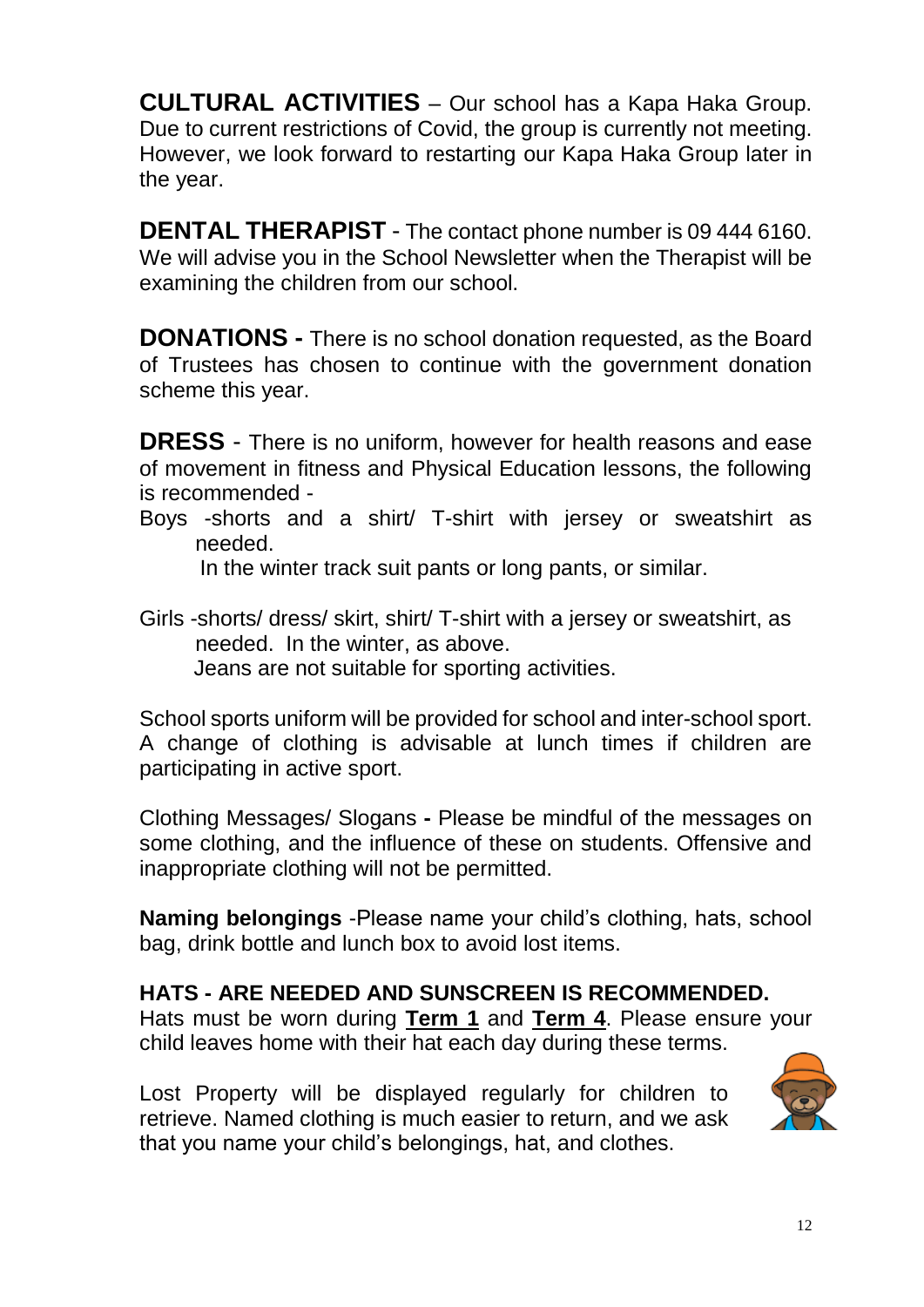**EDUCATIONALTRIPS/ PERFORMANCES** - The value to children of educational visits shared with other children is well recognised. Teachers arrange suitable educational trips and appropriate performances at school during the year. These are always quality performances and are designed to enhance our classroom programmes.

**ENROLMENT OF NEW ENTRANTS** - Around six weeks prior to your child's fifth birthday you are encouraged to visit school, meet the principal, and arrange pre-enrolment visits for you and your child. This helps ease your child into a new environment in a positive manner. (Earlier enrolments are permitted but students do not start until they are 5 years old.)

Upon enrolment you need to bring your child's Birth Certificate (as the Ministry of Education requires the school to hold a copy on file), immunisation record and complete the enrolment forms by the time your child turns five and starts school. Any special needs your child has must be advised as soon as possible so preparation can be made.

**EXTRA ACTIVITIES** - The school offers a range of extra-curricular activities to our children to give them a variety of experiences and to allow them to develop fully as individuals.

### **Sports:**

Our P.E. and sports programme include inter-school cross country, swimming, hockey, athletics, netball, rippa rugby, rugby league and twilight soccer.

All children are given the opportunity to develop skills in a range of different sporting areas. Some of these sports are dependent on parent/ caregiver support.

### **Choir:**

When possible, our choir participates in either the APPA Music Festival or the World Vision Festival each year.

#### **EOTC** (Education Outside the Classroom):

There will be a camp for the Year 5 and 6 children. This will be at Shakespeare Lodge, Whangaparaoa. We rely on parent and whanau support for this programme.

The **Birkdale North Music Centre** operates at the school on Saturday mornings. The Supervisor is Zoe Tsai, who can be contacted on info@birkdalenorthmusic.school.nz. This is an opportunity for very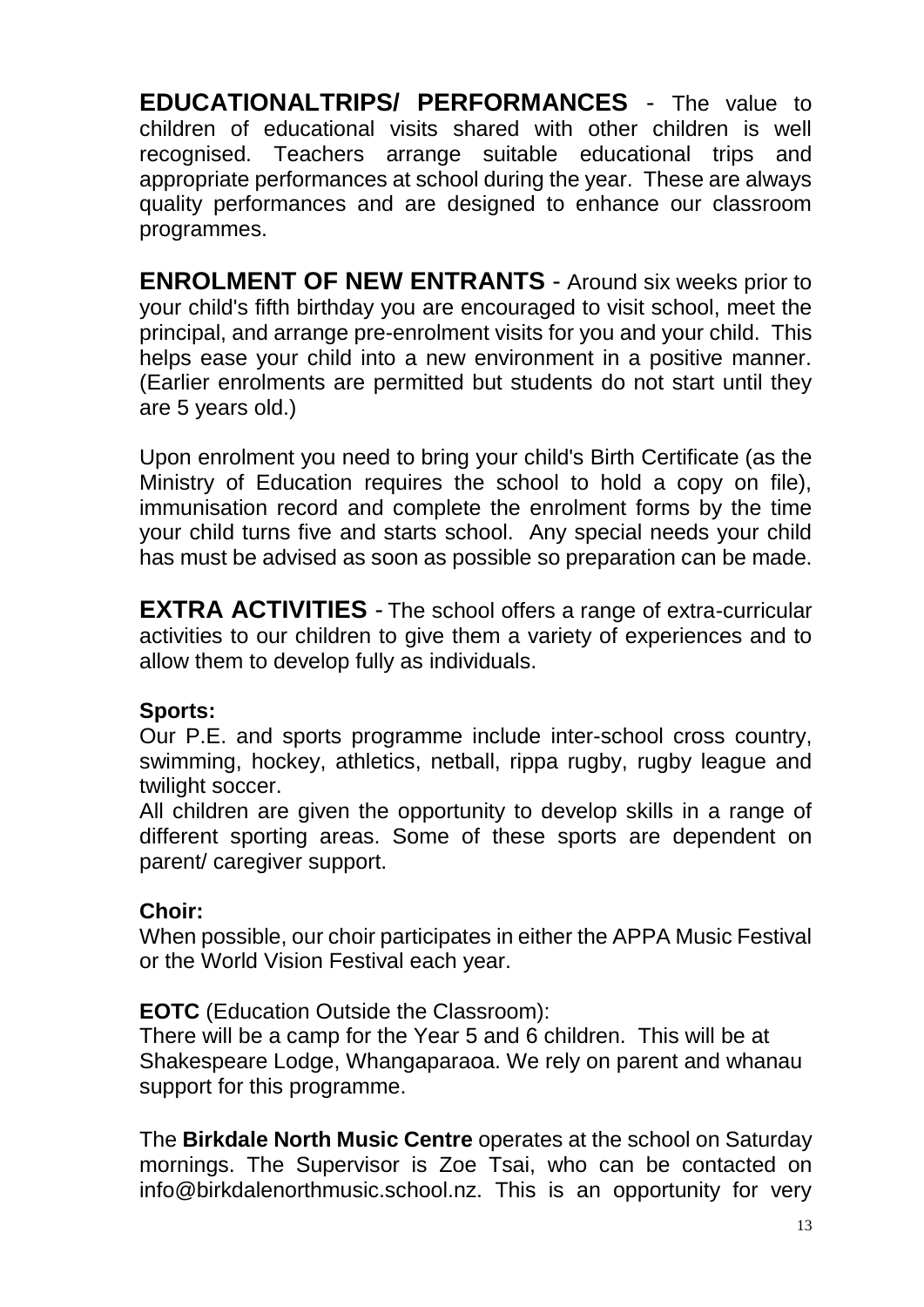reasonably priced tuition for children. Currently the Music Centre is not operating due to Covid 19 restrictions.

**GROUNDS** - The school grounds can be used for children to play in outside of school hours, provided they are respected, and it is not a lockdown situation. However, it must be understood that the staff and Board of Trustees are not responsible for your children at these times.

Vandalism costs the school community, so please report any unsatisfactory behaviour witnessed to the police.

Playing should be away from buildings and with care for personal safety and the school grounds and equipment.

Community use of the grounds is encouraged after consultation with the Board of Trustees. We have an agreement form which sets out responsibilities and conditions of use.

**HOMEWORK –** Expectations for homework at Birkdale North School are that it is age appropriate, manageable for students, and directly linked to their learning in class. We expect that students will practise reading at home every day during the week. Teachers may ask students to practise other things such as basic facts for Maths, relevant spelling words, or work on small projects related to their class inquiry at home, depending on their class level

**Reading** - Every night some reading should be done, either by the child on their own or shared with a family member. (At all year levels)

**Maths** - Addition, subtraction, multiplication, and division facts can be revised at home as appropriate to the child's learning level. There are many everyday math activities you can do at home as you use Maths for making things, shopping, saving etc. Calculators should be used, as well as estimation and rounding off quantities.

**LUNCHES** – children need to bring their lunch every day. If your child requires a hot lunch, we recommend this be made up at home and put into a vacuum flask. Unfortunately, we cannot prepare hot lunches for children due to health and safety reasons.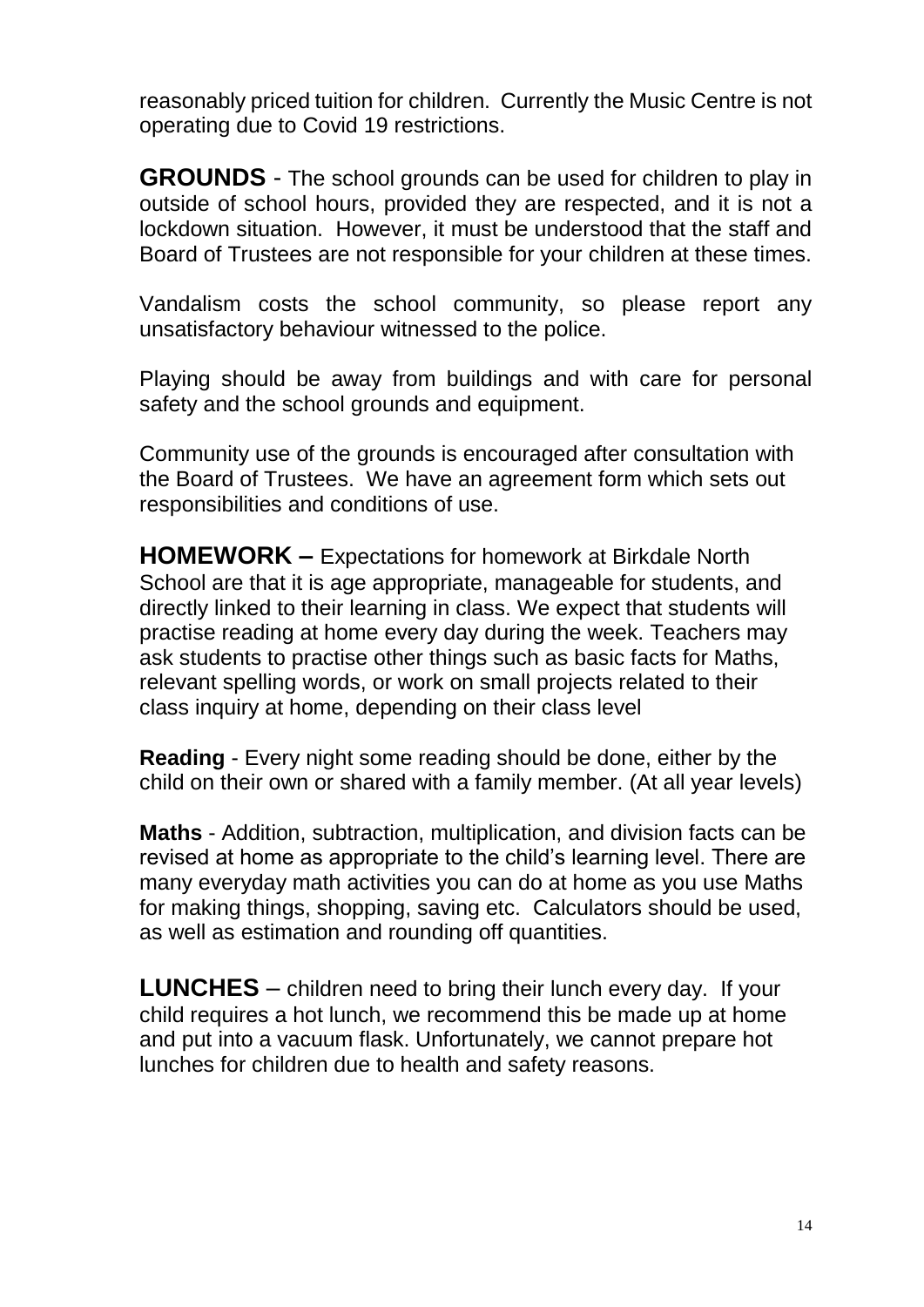**NEWSLETTERS** - Newsletters are emailed out on a regular basis. Please e-mail [office@birkdalenorth.school.nz](mailto:office@birkdalenorth.school.nz) to make sure you are placed on the circulation list.

Important information is communicated to you by these newsletters.

Newsletters are also placed on our website www.birkdalenorth.school.nz along with other information about the school.

**OFFICE HOURS** - The School office is open from 8.00am until 3.30pm. Monday to Friday during the school terms.



The school telephones are charged at business rates, and we therefore prefer children not to use the phone except when absolutely necessary.

Students are not to bring cell phones to school. If there is a need for them to have a phone it must be handed in to the office for safe keeping.

The school has an excellent colour copier which can photocopy up to size A3 paper. It can enlarge or reduce print. We will photocopy for parents at a very moderate cost. Some people find this useful for getting copies of articles, recipes, patterns, letters, wills, documents, birth certificates etc. We also have a laminator which will take up to A3 size paper.

**PARENT COMMITTEE GROUP** - Contact the office if you can help, or contact the PTA directly via email pta@birkdalenorth.school.nz

**PARENT HELPERS** - We receive valuable help from our parents who assist in many ways at school - sport, library, trips, School Camp. Travel Wise, resource maintenance, craft activities, reading (literacy aid) etc. If you have other suggestions for ways you can help, please contact the school.

All parent helpers will need to show their covid19 vaccine passport. Those parent helpers attending on a more regular basis or staying overnight at camp must also pass a police vet process.

**POLICIES/ PROCEDURES -** Available on School docs, follow the link [www.schooldocs.co.nz/](http://www.schooldocs.co.nz/) search for "Birkdale North School'' from the top right hand corner. Login details: Username: birkdalenorth, Password: BNS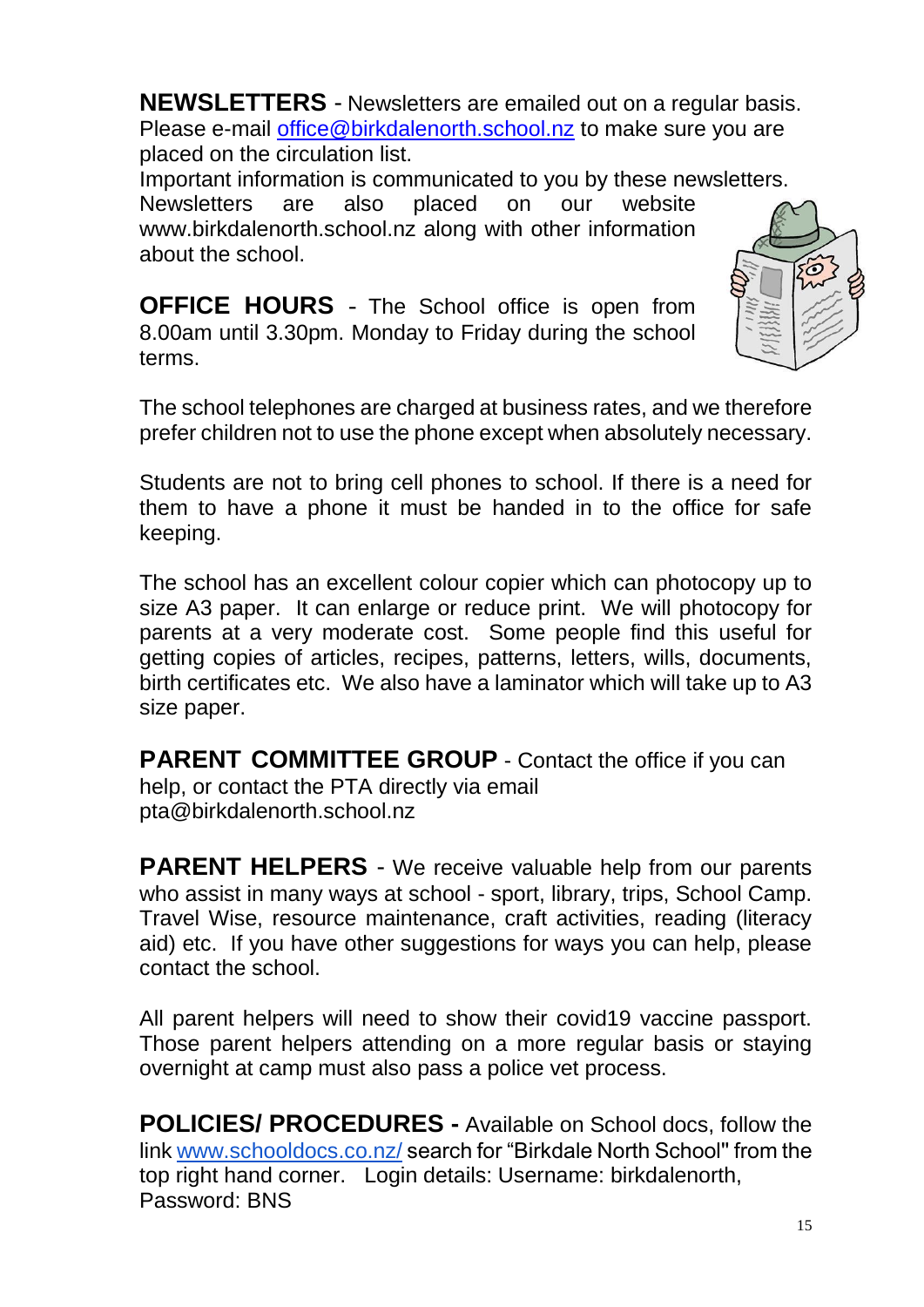**POSITIVE BEHAVIOUR FOR LEARNING -** Our School uses the Positive Behaviour for Learning approach to support students in learning how to manage their behaviour in a range of situations across the school. Teachers actively teach the expected behaviours in the school context in age-appropriate ways.

Specific praise is given when students show they are making good choices and following the school values. Logical consequences are applied to any lapses in behaviour and students are given support, so they learn to make better choices. There are processes followed for students who need additional support to manage their behaviour.

Any major incidents are dealt with directly by the Principal or senior staff and parents are informed.

Parents should not feel isolated when their child/ or children's behaviour is causing unreasonable problems at home. We can help in a variety of ways if we know there is a need. Some of the help can involve agencies/ or people outside school. A problem shared is often one way to put it in perspective.

**PRE-SCHOOL FACILITIES** –Attendance at pre-school institutions can provide a very valuable head start to schooling.



The Birkdale Kindergarten, phone 483-8706, Birkdale Community Creche phone 483-9149, Beachhaven Community Creche phone 483-9942, Lancaster Learning Centre phone 483-6645, Nurserydale phone 483-8273, Koru Early Learning Centre phone 482-0840 and Samoan Language Nest phone 482-0310 will welcome your enquiries and be able to go over the many benefits preschool children get from attending these facilities.

**PRIVACY ACT** - Birkdale North School undertakes to collect, update, use, store, disclose and exchange personal information in accordance with the Privacy Act 1993.

**PROGRAMME** - What is taught at Birkdale North is based on the National Curriculum Guidelines. These are supported by Teachers' Handbooks and other documents. The school's programme puts emphasis on -

Literacy: - Speaking, Listening, Reading, Written Language, Visual Language, and,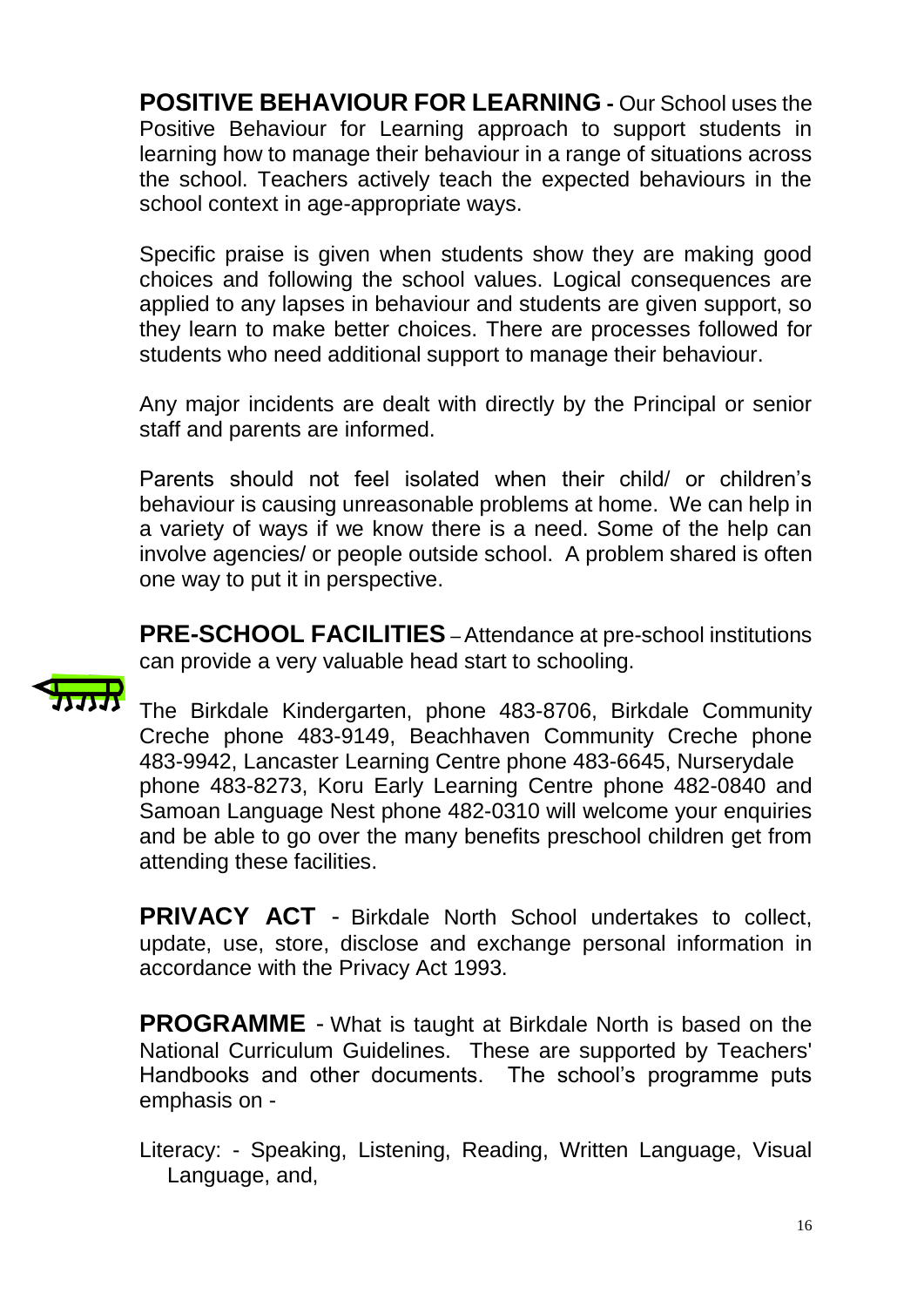Mathematics and Statistics: Understanding Numbers, developing Number Sense, using strategies to solve problems, Reasoning, Algebra, Geometry and measurement, Statistics, and probability.

This programme is delivered by way of an integrated curriculum based on four concepts per year. All curriculum areas are connected through the concepts. Science, Health, PE, Social Sciences, The Arts, Technology, Literacy, and Mathematics.

We continue developing Inquiry Learning where students are heavily involved in using learning connections in all curriculum areas to investigate issues that are relevant to them. The use of information gathering, and processing skills (thinking skills) are planned and taught as part of the students learning "tool kit".

Teaching the Key Competencies and school Values is woven throughout the curriculum teaching and learning.

**READING RECOVERY** - The school operates an excellent Reading Recovery programme for students who meet the criteria. A small number of children per day are given additional opportunities to make focussed progress in reading. This is for students aged between 6 and 7 years old. Change is often very rapid during the programme, which last for 12 to 20 weeks. Most students are achieving within average class levels when they complete the programme.

**REPORTING TO PARENTS/CAREGIVERS** – Teachers are available to discuss your child's learning at any time. Please refer to the calendar on our website for the updated planned reporting times.

Parents/caregivers are welcome to discuss their children's progress at any stage of the year. Please let your child's teacher know so an appointment can be made.

**ROAD PATROL/TRAFFIC SAFETY** - Two students at a time and a teacher or trained parent volunteer, our Caretaker operate signs on the pedestrian crossing outside school from 8.30am - 8.50am and 3.00pm - 3.15pm. If you are available to help with this task, please contact the school.

Parking is very limited near the school entrance. There are a very small number of P2 spaces near the school entrance. The P2 sign means drop off or pick-up only. This is not a place to park your vehicle and walk away.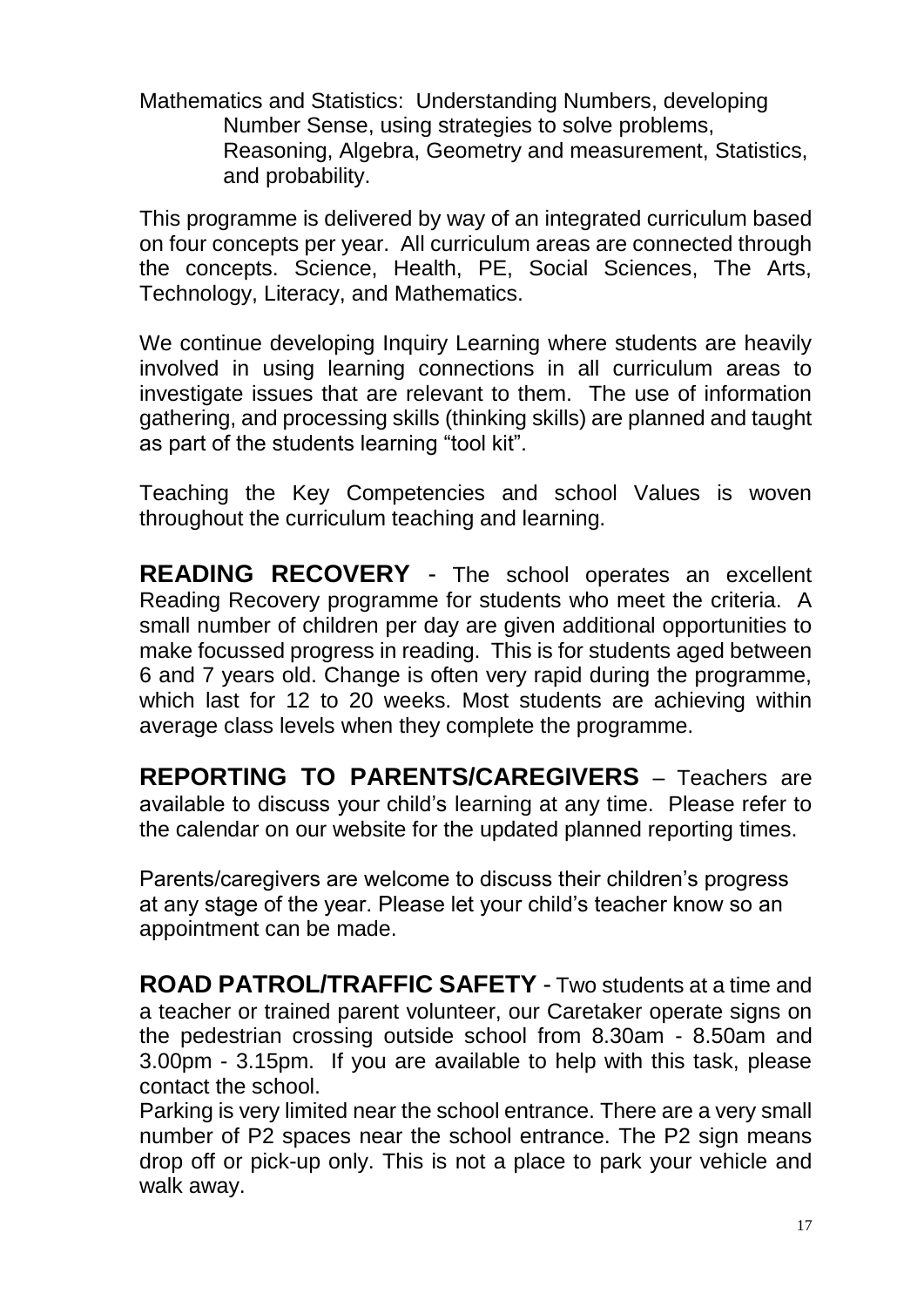If you are at school on business other than dropping off or picking up your child and you need to park in the grounds, please be careful of children walking to or from school near the car park and entrance way.

Parents and children who have disabilities and need vehicle access into the school will be able to use the school car park.

Please note - At this time the church car park is unavailable to the public, we will update our school community if this changes. (February 2022)

**SHIFTING?** - If you are leaving the area or changing your child to another school, please let us know. Early notification of your child's departure means we can give you a report to take to the new school which will enable your child to get placed at the right level. If you are leaving in the holidays, leave us a note telling us which school your child is going to, so we can pass on any relevant data.

**SPECIAL NEEDS PROGRAMMES -** A proportion of the school funds are put into these programmes to ensure that all children who need assistance are catered for as resources allow. We will discuss with you any extra support your child may need before putting this in place.

**SPECIALIST EDUCATION SERVICES** - Group Special Education (GSE) Ministry of Education, is responsible for providing psychologists who are able to assess and offer suggestions for assisting pupils needing additional help. This may be needed when behaviour or learning difficulties are considerable whether at school or home or both.

We will always need your consent before proceeding with any observations and assessments done by the psychologist. The results of tests and action recommended will be discussed with you, so you are kept fully involved.

The Resource Teachers Learning and Behaviour Unit covers 10 schools in Birkdale-Birkenhead assisting with observations, assessments, behavioural programmes and educational programmes for individual pupils. The school makes referrals for assistance and parents/caregivers are involved in this process and the outcomes from the RTLB's intervention.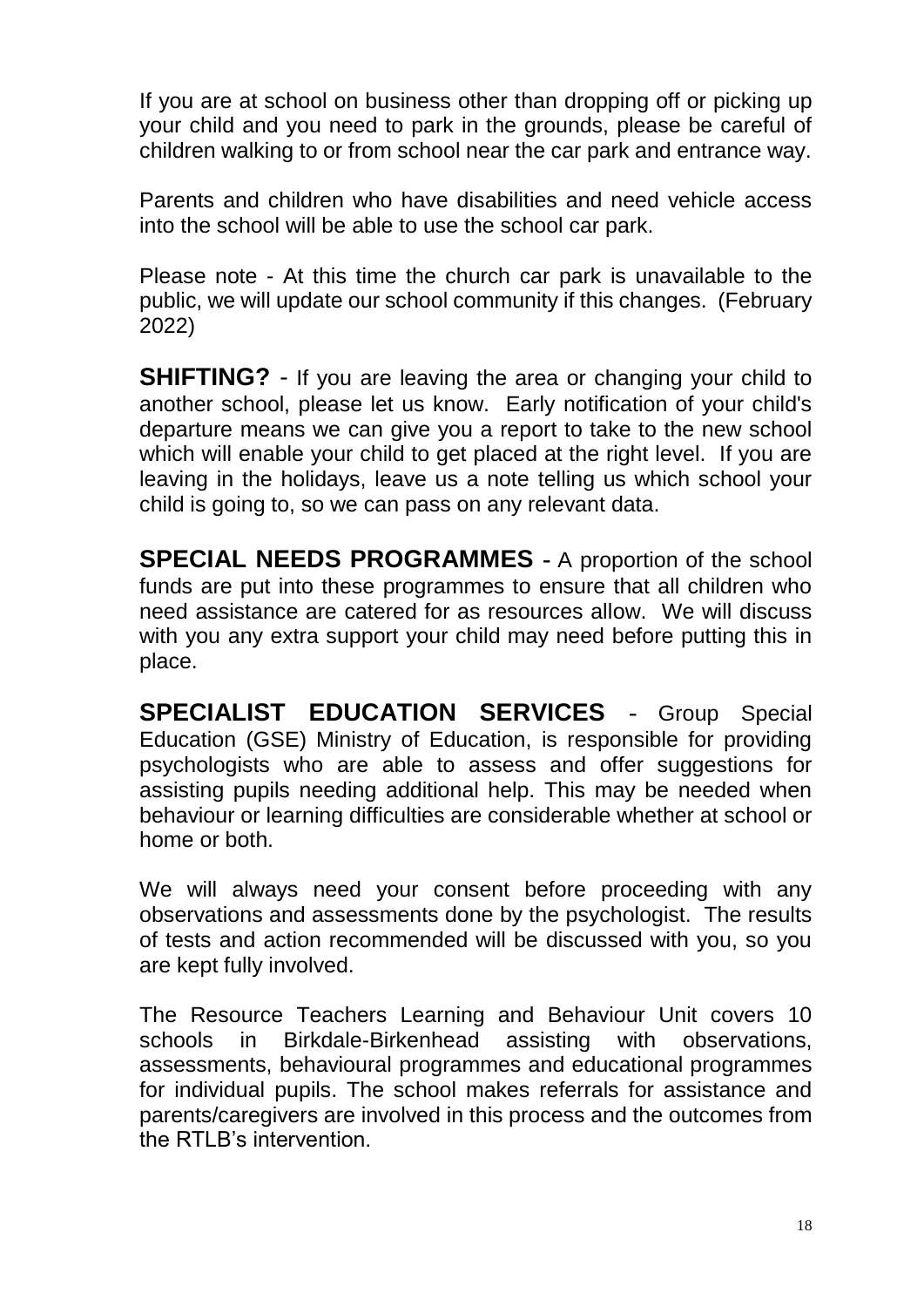We also have access to Learning Support Teachers who work with children needing ongoing support for learning needs. Unfortunately, this is a very restricted resource.

**STATIONERY** - Stationery required can be purchased online through Office Max, My School. Stationery list are also available on the school website. All stationery should be named when purchased.

## **SWIMMING**

Swimming is part of the physical education programme.

A note is necessary if illness prevents a child from swimming.

Please ensure children come to school during the swimming season with clean togs and towels each day. Children with long hair need a hair tie or cap. Children receive daily instruction.

(Currently the school pool is not in use, due to the building work at school. The pool will be reopened as soon as possible.)

**SWIS –** We are lucky to have the services of a social worker in school who will counsel children and families who need help for social. behavioural and relationship difficulties. Please inquire at reception.

**TRAVELWISE -** This is a road safety programme sponsored by Auckland Transport. The Travel Plan aims to reduce congestion at the school gate by encouraging children to walk to and from school.

**VALUABLES** - Please discourage your child from bringing jewellery, toys, cell phones/ electronic equipment/ games radios, money other than when this is specifically requested.

When money is sent to school it should be in a sealed envelope/bag with the child's name, room and purpose for the money recorded on the envelope/bag.

**VISITORS -** All visitors must scan the covid19 tracer app, call at the office first and sign in on the VisTab. This is for your children's safety, so if friends/ relatives are calling to school ask them to come to the office.

**WALKING SCHOOL BUS -** We are currently looking for parents to be drivers for the WSB routes. If you are able to help or your child is interested in joining the Walking School Bus, contact the office.